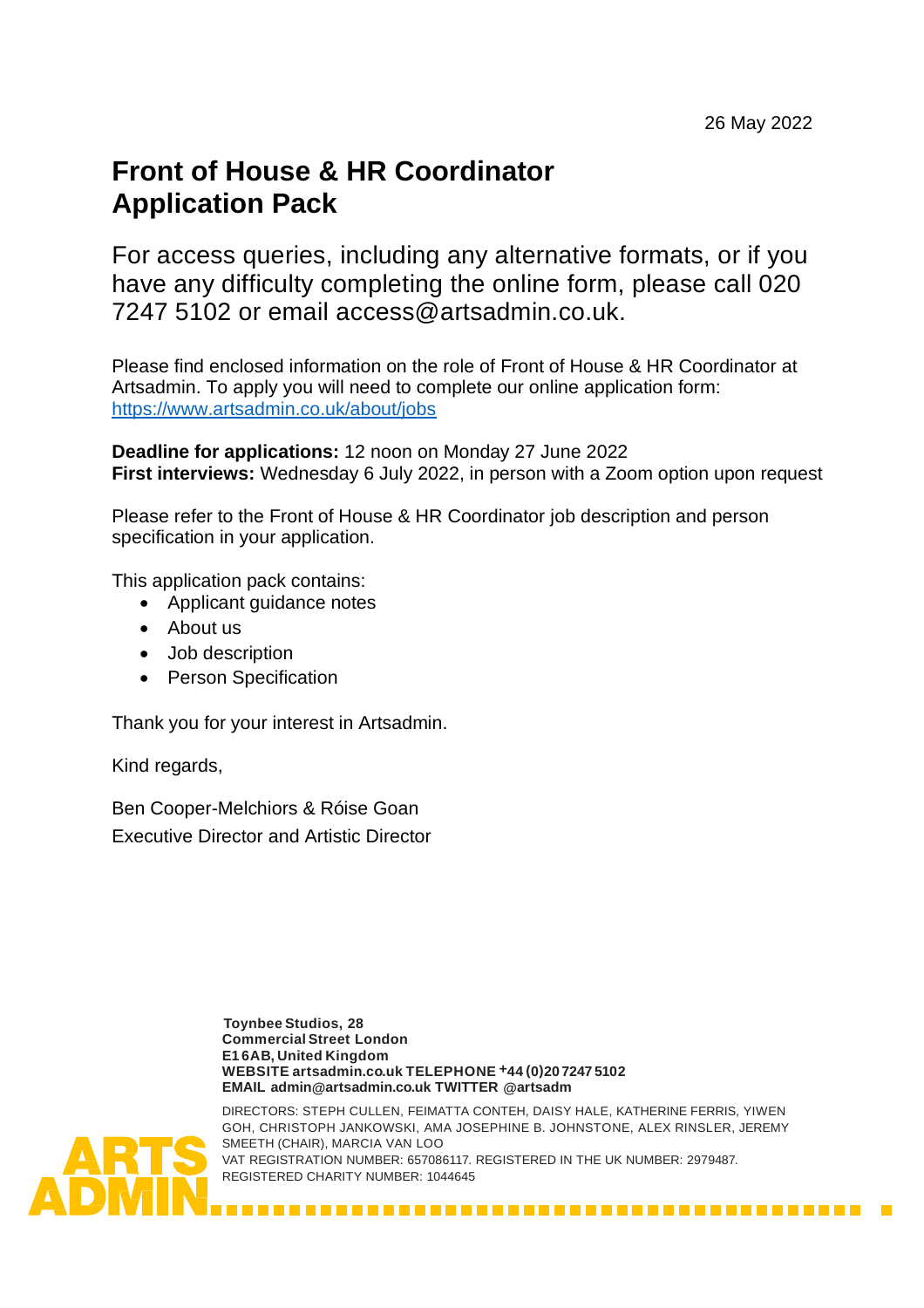#### **FRONT OF HOUSE & HR COORDINATOR APPLICATION GUIDANCE NOTES**

Please follow the checklist below to ensure you fully complete your application.

| What?                                                               | Why?                                                                                                                                                                                                                                                                                                                                                                                              | Completed? |
|---------------------------------------------------------------------|---------------------------------------------------------------------------------------------------------------------------------------------------------------------------------------------------------------------------------------------------------------------------------------------------------------------------------------------------------------------------------------------------|------------|
| <b>Read Guidance</b><br><b>Notes</b>                                | To ensure you send the best application you<br>can.                                                                                                                                                                                                                                                                                                                                               |            |
| Research<br>Artsadmin                                               | This will tell you about who we are and the work<br>we do: artsadmin.co.uk                                                                                                                                                                                                                                                                                                                        |            |
| Read the Job<br>Description                                         | This explains the key activities of the role. You<br>need to be sure that you have the potential to<br>fulfil the activities outlined, and are interested in<br>the full range of the role. It will also detail the<br>areas of expertise you should highlight your<br>experience of in your application form.                                                                                    |            |
| <b>Read the Person</b><br>Specification                             | These are the minimum requirements for the<br>role. It is important that you clearly demonstrate<br>these in your application.                                                                                                                                                                                                                                                                    |            |
| Complete the<br>application form<br>and Equal<br>Opportunities form | Please complete all sections as fully as<br>possible. The online application form can be<br>found at apply.artsadmin.co.uk<br>You can complete the <b>Equal Opportunities</b><br>form online here. This is anonymous and<br>optional. Artsadmin has priorities in who we<br>reach with our work. We collect and review this<br>data to understand if we're achieving what<br>we've set out to do. |            |
| Submit your<br>application                                          | You will receive a confirmation email. If you<br>have any difficulties with your online application<br>contact us 020 7247 5102 or email<br>admin@artsadmin.co.uk                                                                                                                                                                                                                                 |            |
|                                                                     | Deadline: 12noon on Monday 27 June 2022.                                                                                                                                                                                                                                                                                                                                                          |            |
|                                                                     | We cannot accept applications after this time.                                                                                                                                                                                                                                                                                                                                                    |            |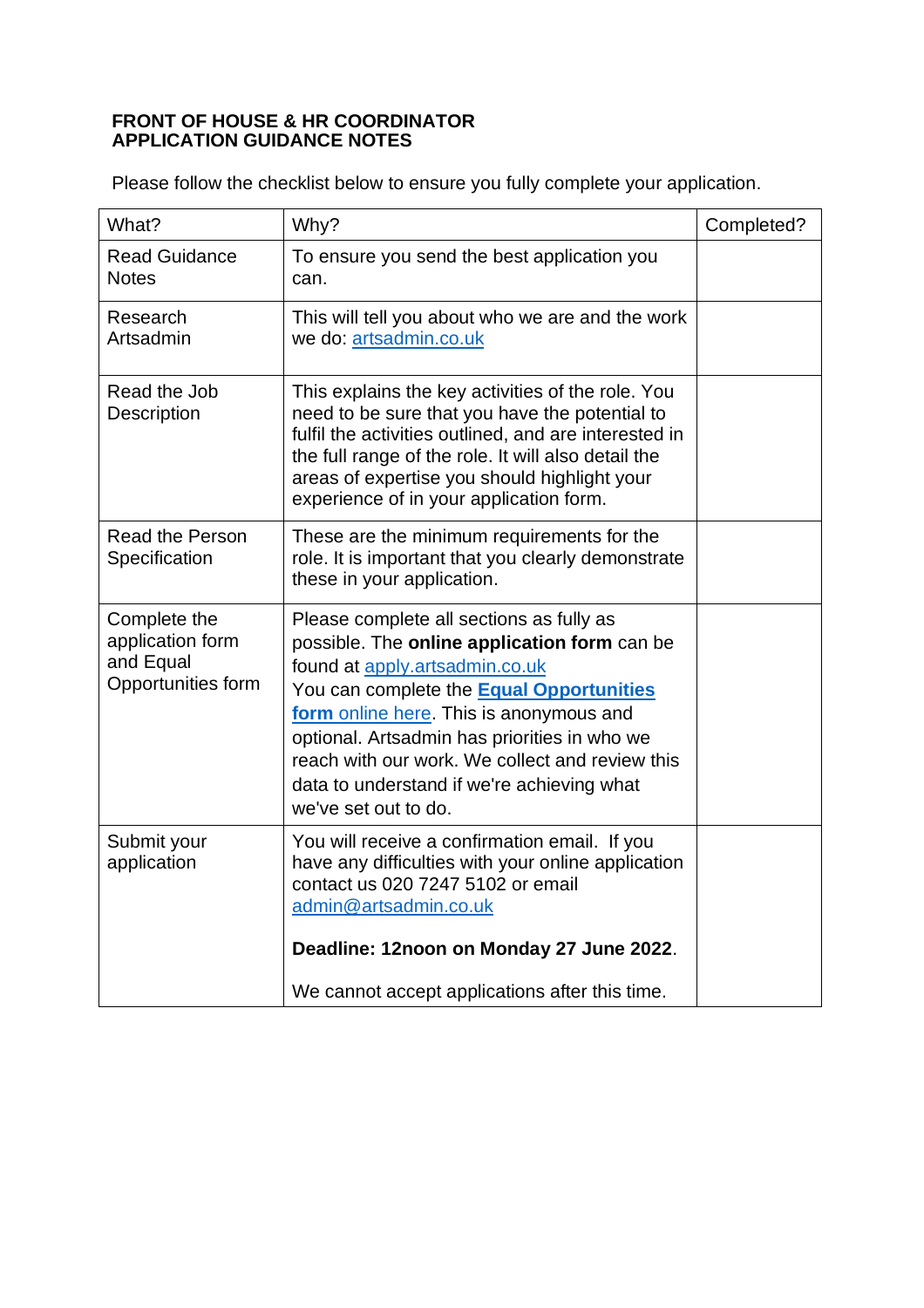# **ABOUT ARTSADMIN**

Artsadmin creates the conditions for art to explore the spaces in-between.

Our work and projects explore the areas between social and environmental justice, the hyper-local and the international.

# **VALUES-DRIVEN**

Artsadmin works with artists, communities and collaborators in the development of creative work and conversations. Ensuring the success of these requires us to be led by our values, and to live them across everything we do.

We **nurture vision** from artists at all stages of their careers, with care and support

We **take action** to make projects happen locally, nationally and internationally with creativity and ambition

We **cultivate connection**, with and in-between artists, communities, programming partners and funders with generosity and humility

We are actively interested in **progressing equity**, in the projects we produce and the ways we work with commitment and empathy.

# **WHAT WE DO**

We are a collaborative partner, working with artists as they explore and develop new projects, contexts and ways of working. Everything we do is part of a unique curated artistic programme, from one-off hour-long creative support sessions at our east London home Toynbee Studios to multi-year global partnership platforms.

# **HOW WE DO IT**

Everything we do is project-based. Some are artist-led, and some are conceived and led by Artsadmin. We work to develop and produce these projects and, with venue and festival partners, bring them to audiences locally and globally. At its heart, our work is about collaborating with artists so their projects find the right context. partners and support.

We champion projects that speak to the 'here and now' really clearly, where artists are asking questions that feel urgent and essential. We value projects that align with our long-standing insistence that the arts have something to say about the climate emergency and social injustice. We are drawn to projects with an intuitive and rigorous enquiry rather than those making statements about the way the world is or should be.

The work we produce is neither defined or confined by any one particular artform. We produce creative, risk-taking projects that connect with the DNA of Artsadmin and the post-punk political context in which it was founded in 1979.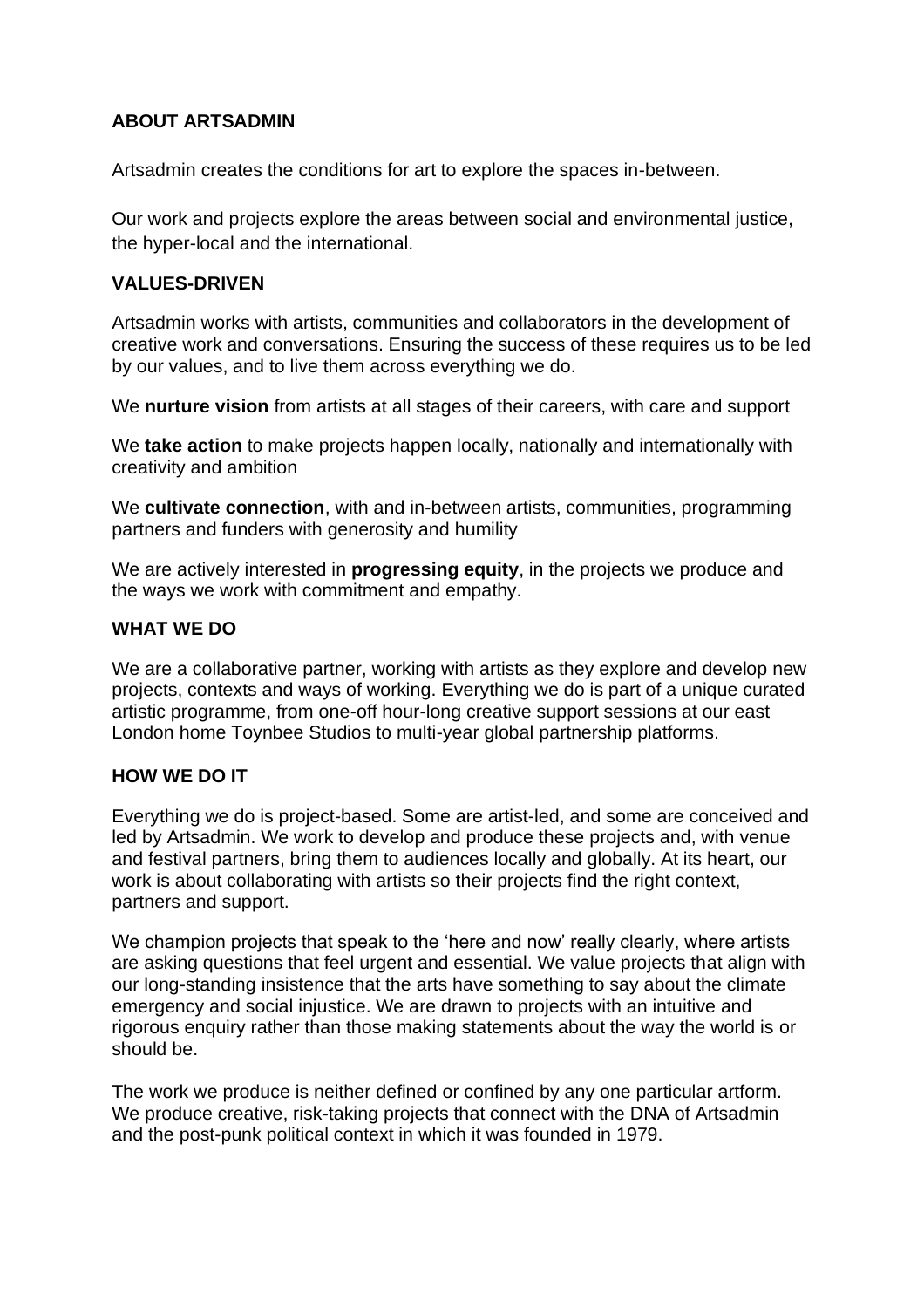# **OUR PROGRAMME**

We work across 5 main areas:

**Projects** — We curate, develop and produce works with artists that connect with audiences locally, nationally and internationally

**Platforms** — We develop and deliver ongoing series and multi annual programmes, often in partnership, that progress our artistic agenda and drive important conversations.

**Portals** — We make space to share knowledge, expertise and insight to further ways in and ways forward in our sector for artists and arts-workers.

**Pilots** — We enquire, explore and innovate to address gaps in our field of enquiry, and find new models, ways of working and tools that push these forward,

**Place** — Artsadmin's home is Toynbee Studios in the heart of Tower Hamlets; a creative eco-system that houses other arts organisations, provides accessible studio hire, and a welcoming, creative canteen. We use our spaces to deepen understanding, engagement and relationships in our hyperlocality through our engagement and public programmes.

# **Our Team**

We are a friendly team comprising around 30 people where everyone's contribution is valued. However, we acknowledge both that Artsadmin is currently a majority white organisation and our need to become an organisation that reflects the diversity of the country around us. As a result, since 2019, we have developed and are currently writing new stretch milestones in our **[anti-racist strategy](https://www.artsadmin.co.uk/about/our-policies/anti-racism-policy/)** as part of a commitment and ongoing process to create a diverse and inclusive workplace.

# **Our Recruitment Approach**

We are particularly interested in hearing from people who are underrepresented in the sector, such as those who identify as D/deaf and/or disabled, those from low socio-economic backgrounds, people of African or Caribbean heritage, South Asian heritage, East Asian heritage, West Asian heritage, Central Asian heritage, South East Asian heritage, people of Middle East and North African heritage**\*** and those who have experienced racism. By the term 'those who have experienced racism', we are referring to individuals who have experienced discrimination based on the colour of their skin, race and/or their culture. **\*#BAMEOver – [A Statement for the UK,](mailto:https://docs.google.com/document/d/e/2PACX-1vQkg5IIoeAqMjMF6VW-eIEtEUEgK3GLudW1meE2DILbJPZYPiP0dO3Qwx6YVxBFxOhI1KEp5swpok80/pub)  [Sept 2020](mailto:https://docs.google.com/document/d/e/2PACX-1vQkg5IIoeAqMjMF6VW-eIEtEUEgK3GLudW1meE2DILbJPZYPiP0dO3Qwx6YVxBFxOhI1KEp5swpok80/pub)**

For the recruitment of this role, we are committed to ensuring that there is:

- A person of colour on the interview panel
- Interviews guaranteed for those who identify from the Global Majority**\*** and meet our minimum essential criteria in the person specification.
- A chance to meet some of the team at interview stage to give insight into the organisational culture, as well as a chance to ask questions outside the interview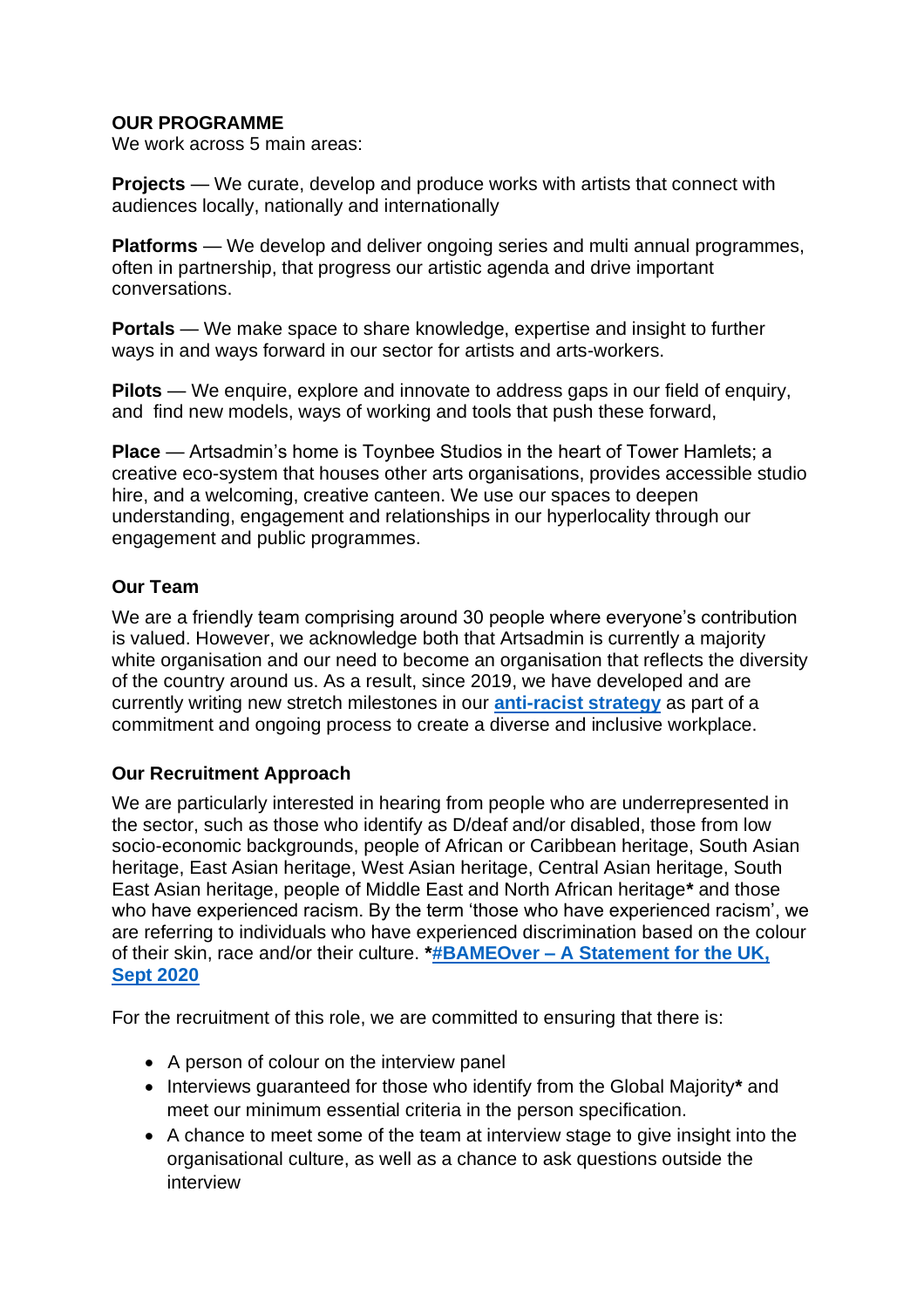And that, once in role, any successful candidate who identifies as part of the Global Majority will have access to an external coach or mentor to provide support for working in a majority-white team during their first year at Artsadmin.

In using the term 'Global Majority' we refer to people who identify as Black, Asian, Brown, dual-heritage, indigenous to the global south, and or have been racialised as 'ethnic minorities'.

If you have any questions, please email [admin@artsadmin.co.uk.](mailto:admin@artsadmin.co.uk) This email account is regularly checked.

#### **Policies and More Information**

Find out more [about Artsadmin,](https://www.artsadmin.co.uk/about/) [our policies,](https://www.artsadmin.co.uk/about/our-policies/) and [how we work.](https://www.artsadmin.co.uk/about/how-we-work/)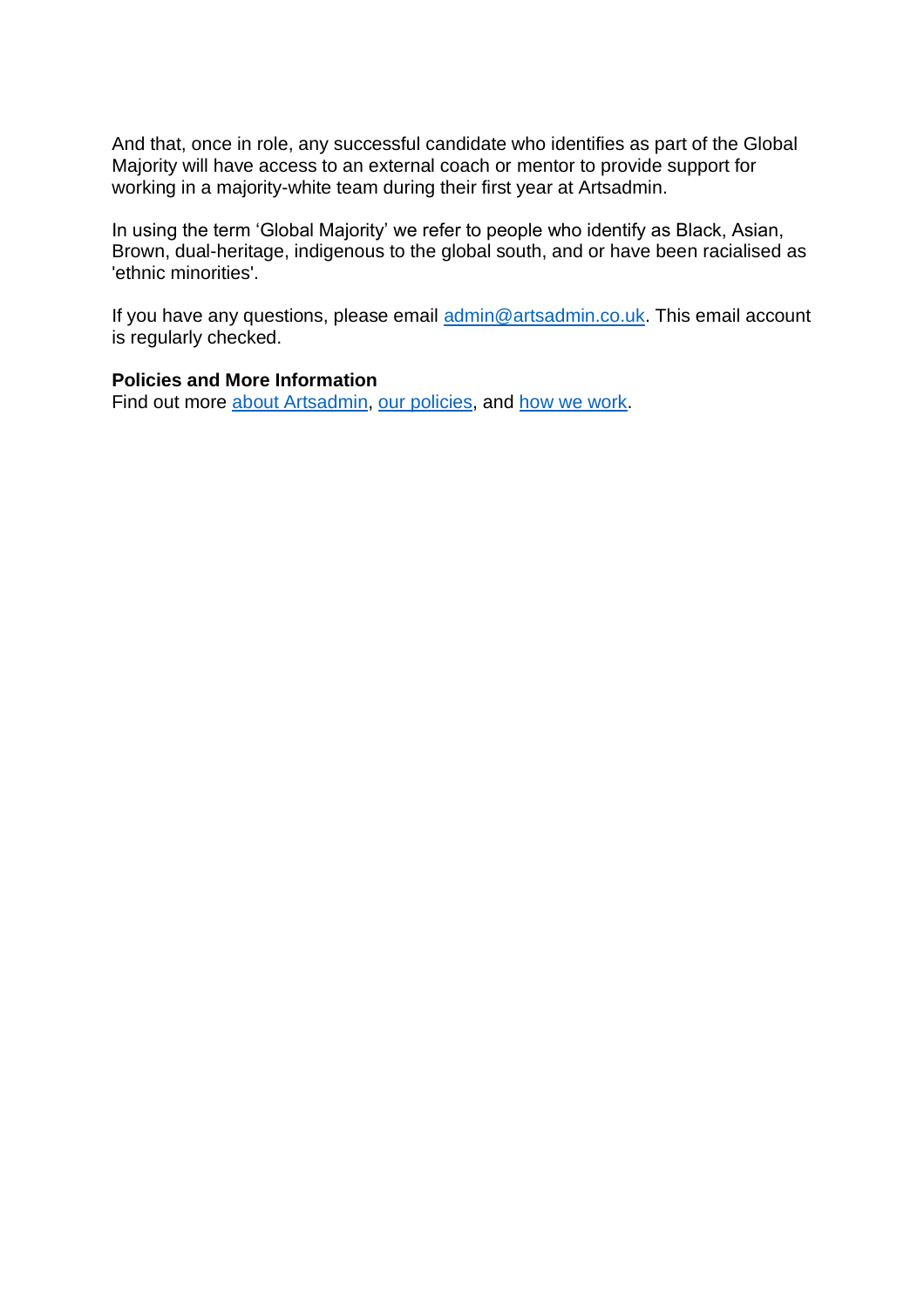# **Front of House & HR Coordinator Job Description**

| <b>Responsible to:</b>       | <b>Head of Operations</b>                                   |
|------------------------------|-------------------------------------------------------------|
| <b>Additional reporting:</b> | Building & Facilities Manager and the Operations Team in    |
|                              | Artsadmin's home Toynbee Studios                            |
| Salary:                      | £23,900                                                     |
| <b>Contract:</b>             | Permanent. Full-time, five days per week.                   |
| Hours of work:               | 9:30am-6:30pm, Monday-Friday. Working times may             |
|                              | occasionally shift by approx. 30-60 mins in a weekly rota.  |
|                              | On occasion you may be asked to work evenings and           |
|                              | weekends. No overtime will be paid but time off in lieu can |
|                              | be taken.                                                   |
| <b>Holidays:</b>             | 20 days, plus bank holidays. Artsadmin currently operates   |
|                              | an additional, two-week, discretionary closure over         |
|                              | Christmas and New Year.                                     |
| <b>Probation period:</b>     | 3 months                                                    |
| <b>Notice period:</b>        | 2 months (post probation)                                   |

# **Benefits include:**

- 4% employer pension contributions, 1% above statutory minimum
- Sick pay and income protection scheme
- Life Assurance scheme at four times annual salary
- Health scheme, reimbursing medical costs including eye tests and glasses
- Travel card / Season ticket loan
- Cycle to Work Scheme
- Enhanced Maternity, Adoption and Shared Parental Leave Policy
- Additional holiday and childcare benefits for length of service
- •

# **Purpose of the Role**

- Coordinate front of house and building operations to ensure a warm, friendly, professional, and efficient experience for all staff and building users
- Coordinate administration, personnel and record keeping systems

#### **Purpose**

The Front of House & HR Coordinator will own and deliver the welcoming, inclusive front-line experience and supportive administration that we want to offer for the people who work, visit, and create in our lively building Toynbee Studios, including Artsadmin staff, tenant arts organisations, and professional artists from across the cultural sector.

This building-based role will provide the first experience our visitors have, in person, by phone and via email, and will primarily manage our reception desk but not be solely limited to it. You will greet everyone warmly, including our tenants, artists,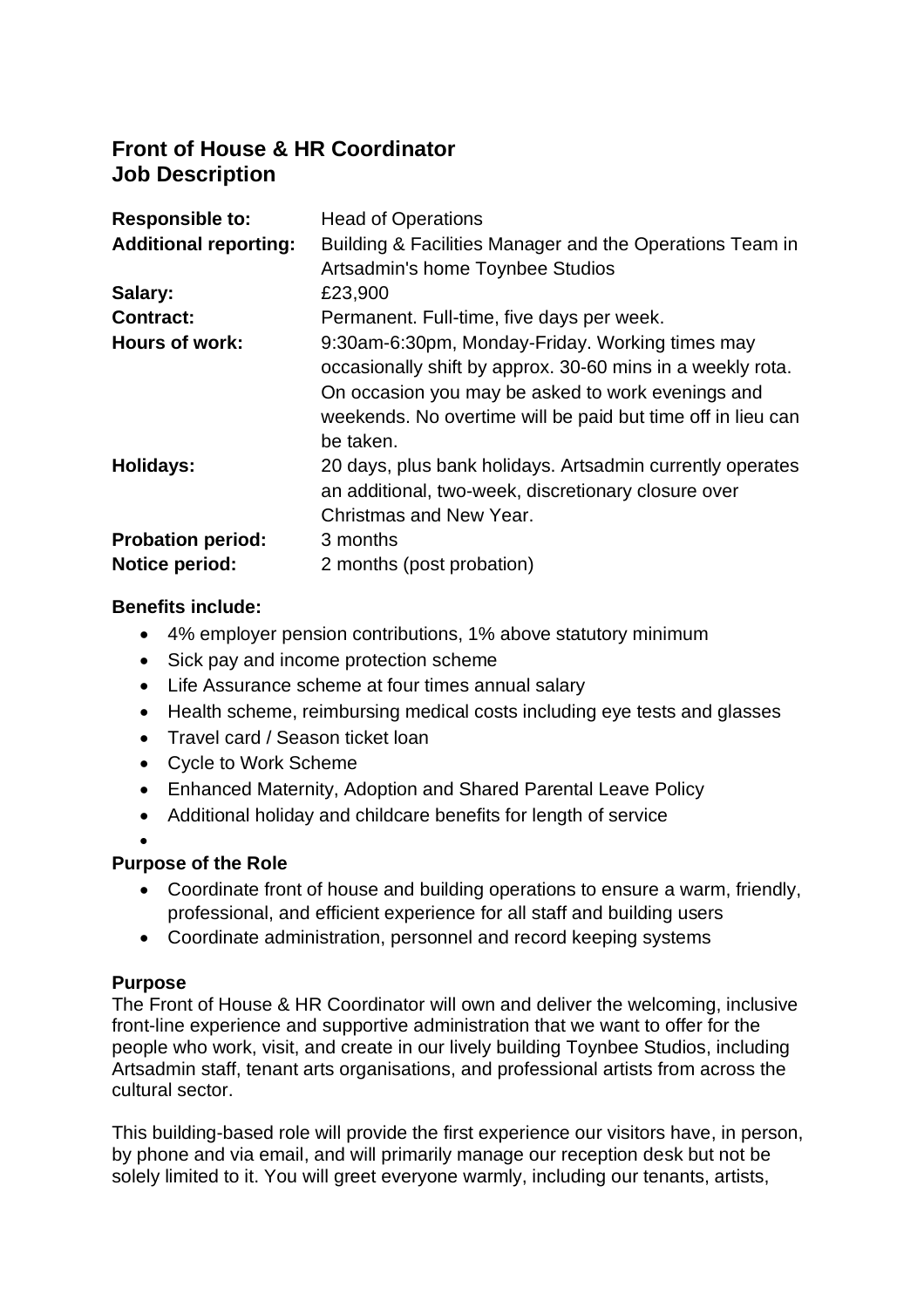hirers and general visitors, make them feel welcome, and serve as a critical conduit for the entire operations team.

The role also provides administrative support for organisation and personnel systems, including scheduling and minuting meetings, supporting the administration of our anti-racism strategy, supporting record keeping in the lifecycle of an employee, coordinating recruitment, supporting the Operations team, and assisting the Executive Director and Head of Operations in HR administration.

This role would suit someone who is highly organised, with a flexible and positive attitude, and able to calmly manage competing priorities while offering excellent customer care. A desire to support people and an aptitude for attention to detail will be important, but no personnel or HR experience or qualifications are required.

# **Duties include:**

# **Front of House**

- Manage the reception desk, acting as the main point of contact for enquiries by phone, email (admin account) and in person, and when not providing this personally, arrange cover within the staff team on a weekly basis plus additional ad-hoc needs including holiday.
- Ensure the cleanliness and smooth and efficient running of the Artsadmin reception.
- Coordinate staffing schedules for opening and closing the building and reception cover during regular operational hours.
- Ensure the Operations Team are fully briefed on the daily and future needs of the building as identified through reception and front of house coordination.
- Open and close the building and café as required.
- Take hires bookings and support the Studios & Sustainability Officer in fielding hires enquiries through Artsadmin's CRM system KIWI.
- Assist with evacuation in the event of an emergency
- Provide duty management for hires or public events outside of core building hours on evenings and weekends
- Support the Communications Team in the coordination of Artsadmin's box office system Spektrix and undertake occasional box office shifts at events

# **General Administration**

- Prepare agendas and take minutes for weekly staff meetings or arrange cover when not available
- Take minutes for Operations Team and board meetings
- Support occasional meeting setup and diary management for the Directors
- Maintain supply of welcome packs, sign in sheets, and info for hirers
- Keep contact information for tenants up to date
- Manage incoming post/couriers and collate the post to each department and for tenants and hirers
- Process orders for stationery, first aid supplies and other stock as required
- Liaise with café staff to book catering for staff meetings and social events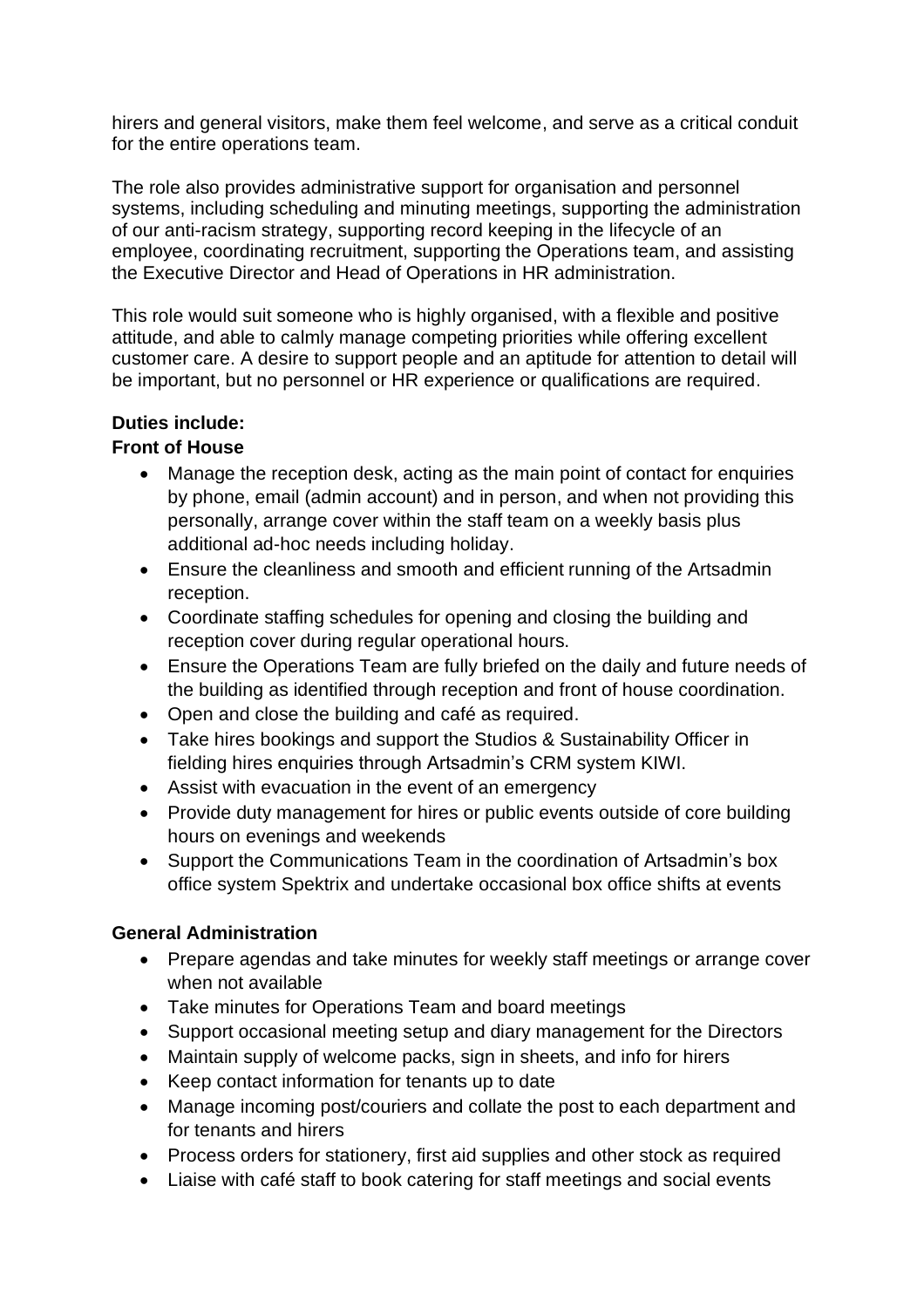- Support the editing and distribution of the weekly Artsadmin Anchor newsletter
- Maintain lost property records

# **Personnel and HR Administration**

- Support the Executive Director in the coordination of record keeping in the lifetime cycle of an employee from joining to growing beyond the organisation, by following a written checklist as well as ad-hoc tasks upon request
- Coordinate recruitment advertising and listings, our application portal, interview scheduling and front of house coordination
- Issue and collect new starter forms
- Issue the Staff Handbook to new starters
- Maintain staff contact lists and emergency contact lists
- Support filing upon request
- Support line managers and employees to track their own annual leave and collate queries needing the Executive Director's guidance
- Track the organisation's training records
- Schedule annual appraisal meetings for all staff
- Support the Directors in coordinating board meetings on Zoom or booking and setting up the room when in person
- Prepare digital birthday and staff leaving cards
- Schedule and minute occasional confidential HR meetings chaired by a Director and/or line manager
- Serve as the first point of contact for basic HR queries within the staff team and collate queries for the Executive Director's response, ensuring prompt support and care for our staff team

# **Other Duties**

- To attend and participate in any relevant staff development schemes and training
- Observe all Artsadmin's policies and procedures
- To maintain health and safety in the wider work-place
- To carry out any other duties requested that reasonably fall within the remit of the post.

This job description is not intended to be exhaustive, and its contents may alter from time to time in accordance with business requirements.